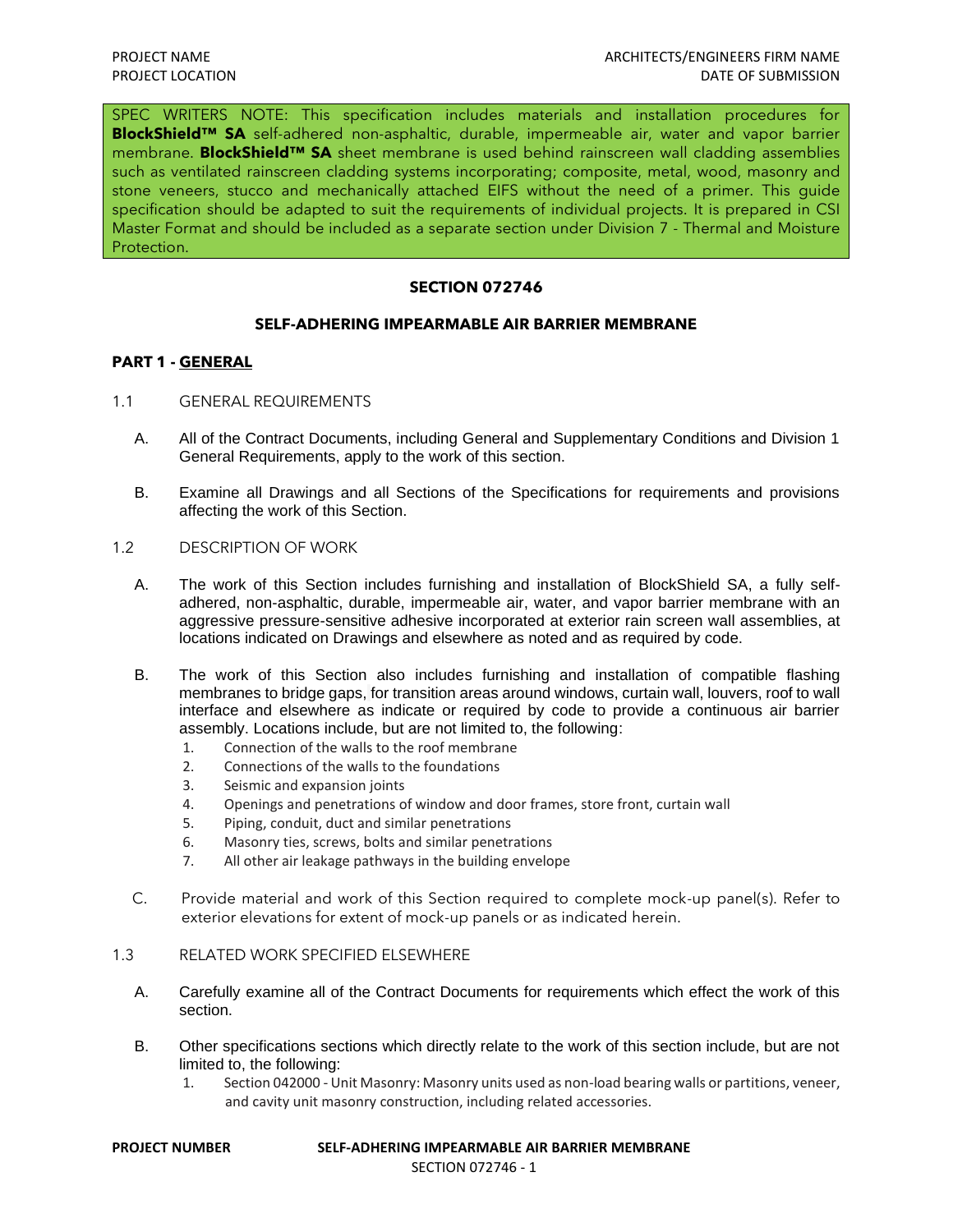- 2. Section 061600 Sheathing
- 3. Section 072100 Building Insulation and Vapor Barriers
- 4. Section 072727.01 Self-Adhering Water-Resistive Air Barrier Membrane System-WrapShield
- 5. Section 072743 Highly Permeable Self-Adhering Air Barrier Membrane/Roofing Underlayment
- 6. Section 074263 Composite Metal Panels
- 7. Section 075300 Thermoplastic Membrane Roofing System
- 8. Section 078400 Firestopping
- 9. Section 079200 Joint Sealants
- 10. Section 082630 Aluminum-Clad Sliding Doors
- 11. Section 084100 Aluminum Entrances and Storefront System.
- 12. Section 089116 Louvers and Grilles
- 13. Section 092116 Gypsum Board Assemblies
- 1.4 REFERENCE STANDARDS
	- A. The American Association of Textile Chemists and Colorists (AATCC) Test Method for Water Resistance: Hydrostatic Pressure Test.
	- B. American Society of Civil Engineers: ASCE 7 Minimum Design Loads for Buildings and Other Structures.
	- C. ASTM International (ASTM):
		- 1. ASTM D412 Standard Test Methods for Vulcanized Rubber and Thermoplastic Elastomers— Tension.
		- 2. ASTM D882 Standard Test Method for Tensile Properties of Thin Plastic Sheeting.
		- 3. ASTM C920 Standard Specification for Elastomeric Joint Sealants.
		- 4. ASTM D1970 Standard Specification for Self-Adhering Polymer Modified Bituminous Sheet Materials Used as Steep Roofing Underlayment for Ice Dam Protection.
		- 5. ASTM D3330 Standard Test Method for Peel Adhesion of Pressure-Sensitive Tape.
		- 6. ASTM D5034 Test Method for Breaking Strength and Elongation of Textile Fabrics (Grab Test).
		- 7. ASTM D7349 Standard Test Method for Determining the Capability of Roofing and Waterproofing Materials to Seal Around Fasteners
		- 8. ASTM E84 Test Method for Surface Burning Characteristics of Building Materials.
		- 9. ASTM E96/96M Test Methods for Water Vapor Transmission of Materials.
		- 10. ASTM E154 Standard Test Methods for Water Vapor Retarders Used in Contact with Earth Under Concrete Slabs, on Walls, or as Ground Cover.
		- 11. ASTM E330 Standard Test Method for Structural Performance of Exterior Windows, Curtain Walls, and Doors by Uniform Static Air Pressure Difference.
		- 12. ASTM E398 Standard Test Method for Water Vapor Transmission Rate of Sheet Materials Using Dynamic Relative Humidity Measurement.
		- 13. ASTM E2178 Standard Test Method for Air Permeance of Building Materials.
		- 14. ASTM F1249 Standard Test Method for Water Vapor Transmission Rate Through Plastic Film and Sheeting Using a Modulated Infrared Sensor
	- D. International Code Council Evaluation Service, Inc. (ICC-ES): ICC-ES AC38 Acceptance Criteria for Water-Resistive Barriers.
	- E. CDPH/EHLB Standard Method for the Testing and Evaluation of Volatile Organic Chemical Emissions from Indoor Sources Using Environmental Chambers Version 1.2

#### 1.5 SUBMITTALS

A. Submit manufacturers' current product data sheets, details and installation instructions for the water-resistive vapor impermeable air barrier membrane components and accessories.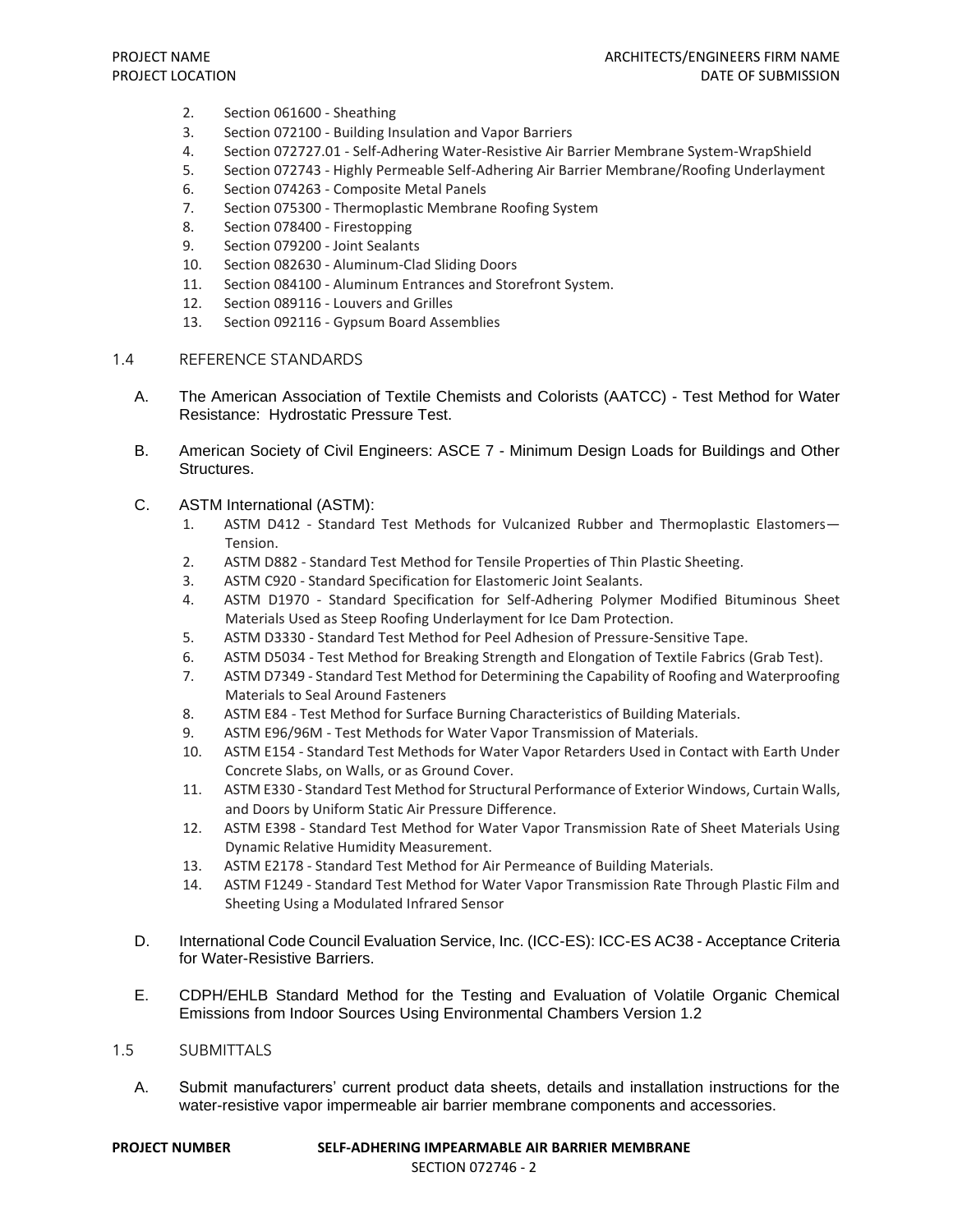- B. Submit samples of the following:
	- 1. Manufacturer's sample warranty.
	- 2. 3 each water-resistive vapor impermeable air barrier membrane, minimum 8 by 10 inches (203 by 254 mm).
	- 3. Accessory components.
		- a. VaproBond™, 1 sausage
		- b. 3 each VaproShim SA<sup>TM</sup> Self-Adhered, 3 mm  $\frac{1}{6}$  in.), 1 in. x 4 in. (2.5 cm x 10.1 cm)
		- c. 3 each VaproShim SA<sup>TM</sup> Self-Adhered, 7 mm  $(½ \text{in.})$ , 1 in. x 4 in.  $(2.5 \text{ cm} \times 10.1 \text{ cm})$ 
			- d. 3 each VaproMat™ 3 mm (1/<sub>8</sub> in.), 8.5 in. x 11 in. (21.59 cm x 27.94 cm)
			- e. 3 each VaproMat™ 7 mm (¼ in.), 8.5 in. x 11 in. (21.59 cm x 27.94 cm)
	- 4. Membrane flashing products.
		- a. 3 each BlockFlashing Samples, minimum, 8 by 10 inches (203 by 254 mm).
	- 5. Cladding and window system flashing components which interface with air barrier system (i.e. rigid metal head flashing above windows) minimum 10" length.
	- 6. Fasteners, clips, strapping, cladding attachment fasteners and masonry ties.
	- 7. Sealants (included by others) required to provide a complete air barrier membrane system.

## Delete section C if not pursuing LEED certification.

- C. LEED Submittals:
	- 1. Integrative process [IP] has a 1 pt. potential. VaproShield encourages this through preconstruction planning, for 'building envelope attributes'.
	- 2. Energy and Atmosphere [EA].
		- a. Minimum Energy requirement prerequisite and performance points by providing a complete air barrier system: up to 18 pts.
		- b. Commissioning (i.e. BECx): Energy load reductions, Indoor Environmental Quality, and longevity of building components which are required to satisfy the prerequisite if commissioning / verification for building envelope is chosen as a path prior to DD. Envelope Commissioning may qualify for additional 2 pts, on top of the 4 pts via building energy simulation (enhanced commissioning), or complying with the prescriptive paths in ASHRAE 90.1-2010
	- 3. Indoor Environmental Quality [IEQ/EQ]].
		- a. As part of IAQ Management plan for construction phase which protects building from moisture infiltration, BlockShield SA can help provide an additional 1 pt.
		- b. BlockShield SA complies with exterior product (emission req. exempt) requirements and VOC limits per SCAQMD Rule #1168 (as published Sept. 2017).
			- 1) All window sealant and flashing materials to interior pass CDPH/EHLB/Standard Method V1.2 (Sect. 01350) for VOC's after 14 days cure time.
	- 4. Awareness and Education [AE] and/or Innovation [IN/ID]
		- a. Applies to projects which offer both a case study and educational outreach program, which use the project as an example. 1 pt. available.

## 1.6 QUALITY ASSURANCE

- A. Single Source: Obtain self-adhered water and vapor impermeable air barrier membrane components and accessories from a single-source membrane system manufacturer to ensure total system compatibility and integrity.
- B. Manufacturer Qualifications:
	- 1. Company specializing in manufacturing and supply of highly vapor permeable water resistive air barrier products and water and vapor impermeable air barrier products specified in this Section with minimum [**10**] ten years' experience and successful installations in similar project applications.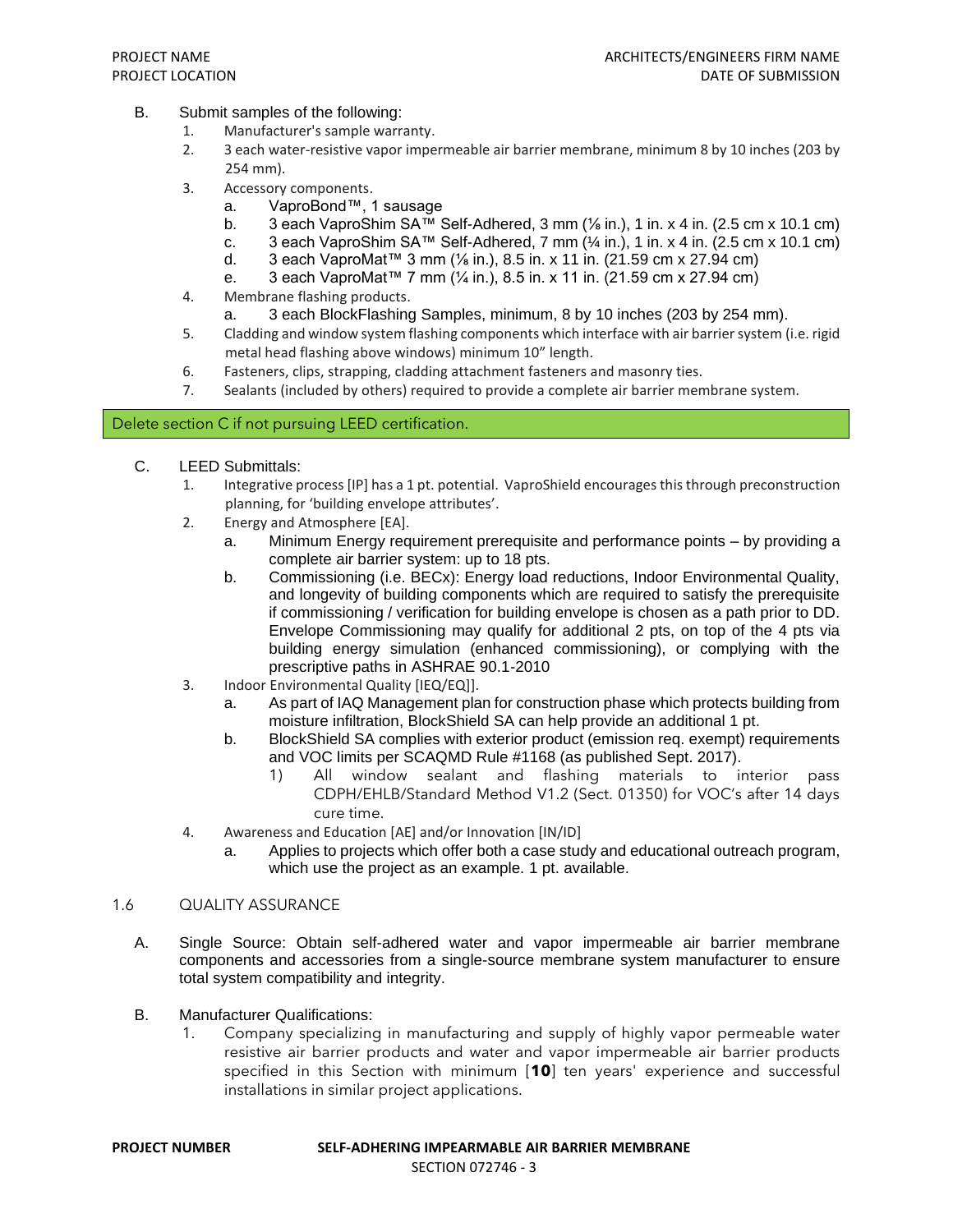a. Provide manufacturer's experienced in-house technical and field observation personal qualified to provide technical support.

### C. Applicator:

- 1. Company specializing in performing Work of this Section with minimum [3] three years' experience.
- D. Fire Performance Characteristics: Provide water-resistive barrier meeting the following fire-test characteristics.
	- 1. Surface-Burning Characteristics: ASTM E84
		- a. Flame spread index: 5 or less
			- b. Smoke developed index: 15 or less

### 1.7 MOCK-UP

- A. Construct mock-up in accordance with Section 014339 Mock-up, or as specified under General Requirements Section 011000.
- B. Provide mock-up of specified water and vapor impermeable air barrier materials under provisions of Section 013323 - Shop Drawings, Product Data and Samples.

#### Generally, retain first subparagraph below if requiring preconstruction testing.

- 1. Coordinate construction of mockups to permit inspection and testing of impermeable air barrier and drainage placed along with interfacing window, flashing and cladding system components, before external insulation and cladding are installed.
- 2. Prior to installation of specified water and vapor impermeable air barrier materials or related materials on the building, construct a 100 square foot mockup of typical exterior assembly, including connection between wall and roof, wall and floor to indicate relationship of materials with water/air barrier and quality of workmanship. Provide mock-up using actual water/air barrier membrane and associated products, for wall materials. Provide several mock-ups if necessary to include the various conditions. Acceptable mock-ups, undamaged at time of Substantial Completion, may be incorporated into the finish work. Rebuild mock-up's which are not approved at no additional cost to the Owner.
- 3. Construct mock-up in accordance with details of mock-up indicated on the Drawings.

### 1.8 PRE-INSTALLATION CONFERENCE

- A. Provide a pre-installation conference [two] [Insert] weeks prior to commencing work of this section, under provisions of Section 013119 - Project Meetings or as specified under General Requirements Section 011000. Location of conference is at building site, unless noted otherwise.
- B. Ensure all contractors responsible for creating a continuous plane of water and air tightness are present.
- C. Agenda includes the following:
	- 1. Review of approved submittals.
	- 2. Review of mock-ups.
	- 3. Coordination with sequence of installation with adjacent materials.
	- 4. Schedule for subsequent work covering air barrier.
	- 5. Procedures for quality assurance.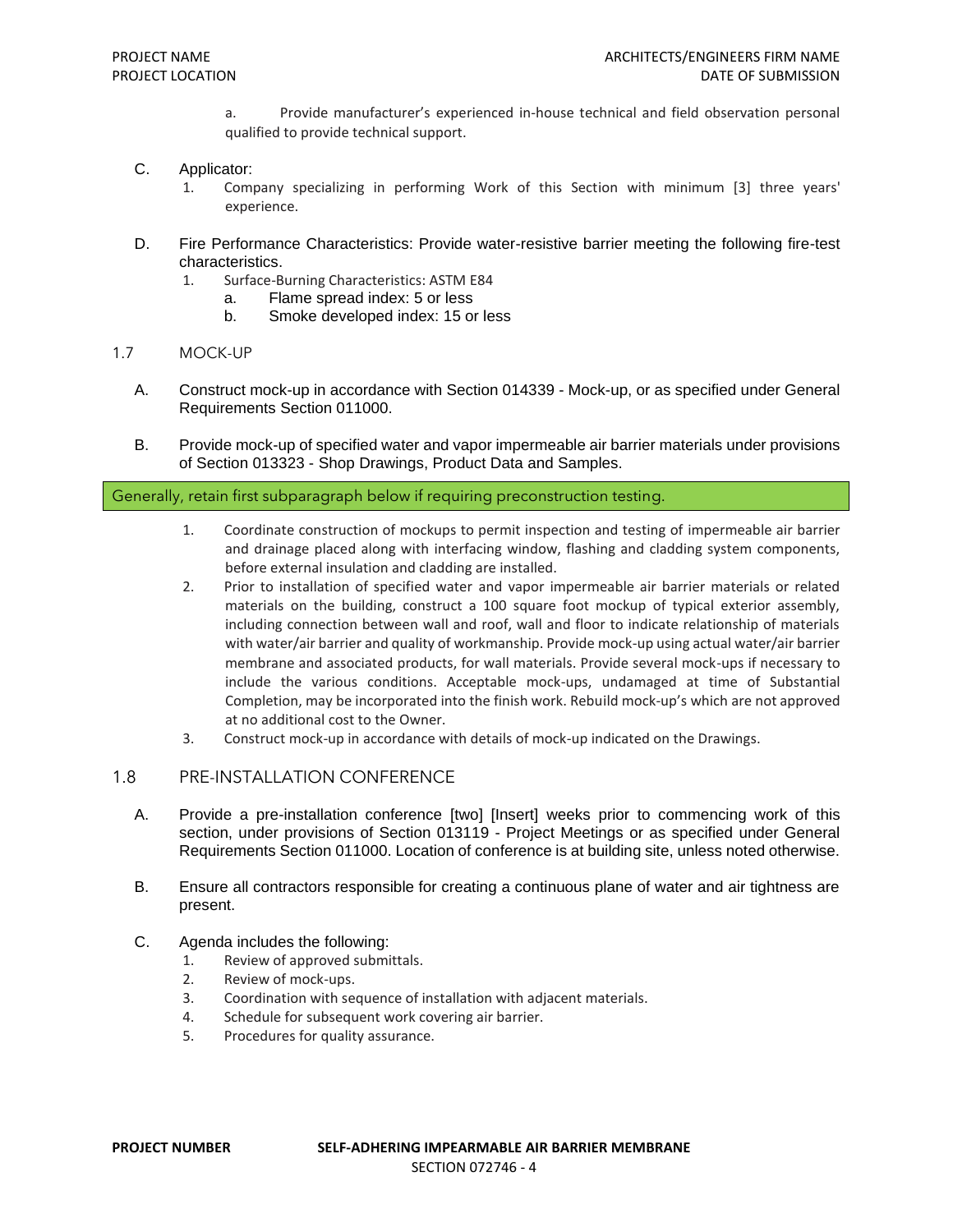### 1.9 DELIVERY, STORAGE AND HANDLING

- A. Refer to current Product Data Sheet, Installation Instructions and Safety Data Sheets (SDS) at [www.vaproshield.com](http://www.vaproshield.com/) for proper storage and handling.
- B. Deliver materials to the job site in undamaged and original packaging indicating the name of the manufacturer and product.
- C. Store roll materials on end in original packaging. Protect rolls from direct sunlight and inclement weather until ready for use.
- D. Waste Management and Disposal
	- 1. Separate and repurpose or recycle waste materials in accordance with Section [017419 Construction Waste Management and Disposal], and with the Waste Reduction Work Plan.

## 1.10 COORDINATION

- A. Ensure shingled lapping and continuity of the fully self-adhered water and vapor impermeable air barrier membrane throughout the scope of this section.
	- 1. Provide BlockShield SA that includes self-adhered water/air barrier membrane, transition membranes, flashing and sealants at penetrations. Provide BlockFlashing which includes VaproBond™ by VaproShield, a liquid-applied sealant.
	- 2. At locations indicated provide unimpeded vertical drainage plane that include ventilated drainage cavity, self-adhered water/air barrier and flashings to the exterior.
	- 3. Coordinate for optimal sequencing with all related or interfaced building components and trades to facilitate best practices including: shingle-fashion, drainage, water-tightness, and air barrier continuity.

### 1.11 WARRANTY

A. Provide manufacturer's standard material warranty in which manufacturer agrees to provide replacement material for the fully self-adhered water and vapor impermeable air barrier material installed in accordance with manufacturer's instructions that fail due to material defects within [20] twenty years from the date of substantial completion.

# **PART 2 - PRODUCTS**

- 2.1 MATERIALS
	- A. Provide a fully self-adhered water and vapor impermeable air barrier membrane and accessories obtained from a single-source manufacture to ensure total system compatibility and integrity.
	- B. Water and Vapor Impermeable Self-Adhered Air Barrier Materials.
		- 1. Basis-of-Design Product: Subject to compliance with requirements, provide fully self-adhered air barrier sheet membrane BlockShield™ SA Water and Vapor Impermeable Air Barrier Sheet as manufactured by VaproShield, a zero VOC fully self-adhered vapor impermeable air barrier sheet membrane consisting of laminated layers of polypropylene with adhesive. Provide sheet membrane tested in accordance with ICC-ES AC 38 criteria to meet IBC and IRC requirements for weather resistive barriers having the following properties
			- a. Color: white membrane with allowable UV exposure for12 months, prior to coverage.
			- b. Thickness: 0.26 mm (10.2 mil)
			- c. Weight: ASTM D5147 Standard Test Methods for Sampling and Testing Modified Bituminous Sheet Material: 289 g/m<sup>2</sup> (0.95 oz/yd<sup>2</sup>)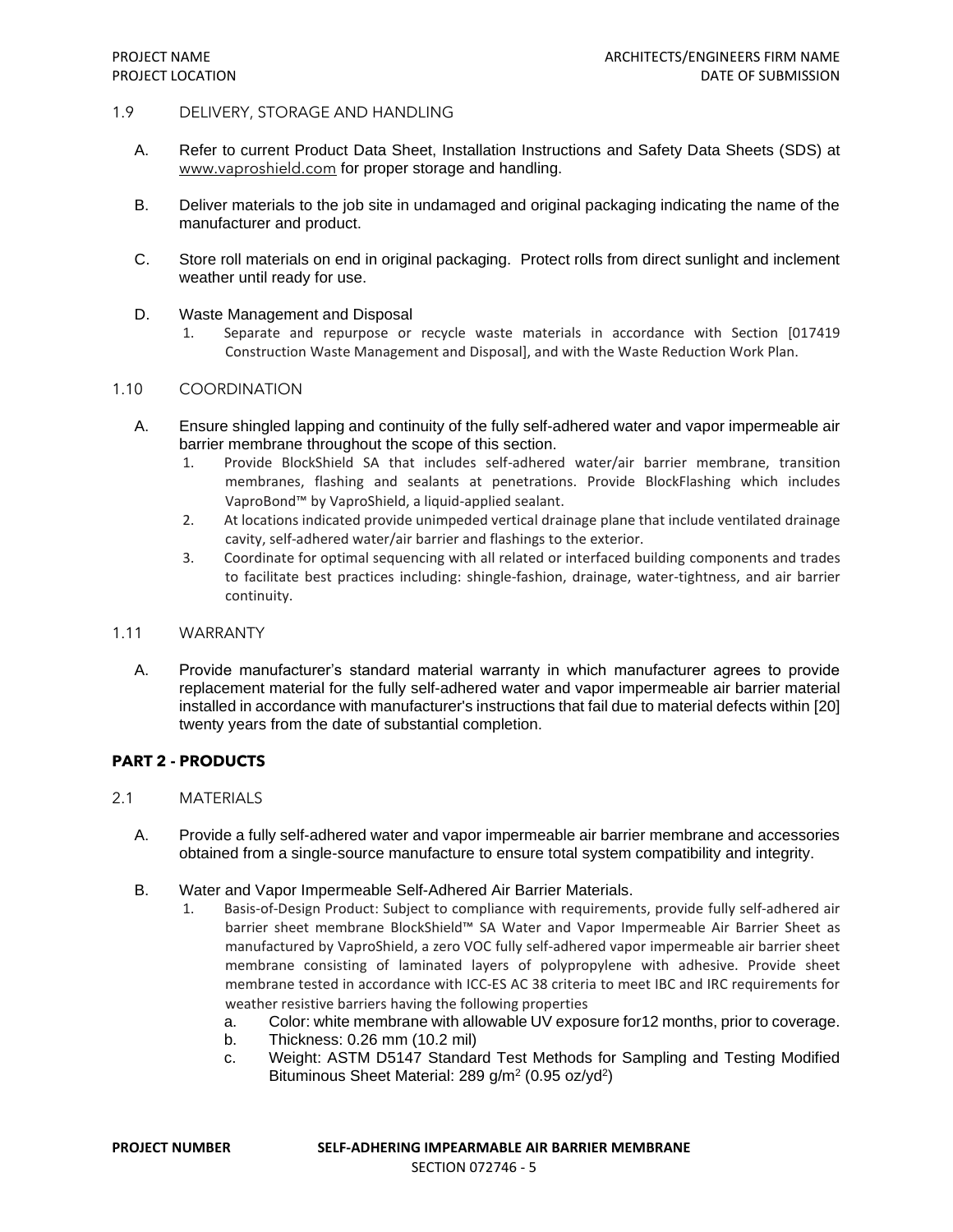- d. Roll Weight with release film: 1.5 m (59") W 21 kg (47 lbs) and 0.75 m (29.5") W 11 kg (24 lbs)
- e. Roll Width and Length: 1.5 m x 30.5 m (59" x 100') and 0.75 m x 30.5 m (29.5" x 100')
- f. Roll Coverage: 1.5 m (59") W: 45.7  $m^2$  (492 ft<sup>2</sup>) gross and 0.75 m (29.5") W: 22.8  $m^2$  $(246 ft<sup>2</sup>)$  gross
- g. Warranty: 20 years
- h. Ultra Violet Light Exposure: 12 months prior to covering
- i. Service Temperature: -40 °C (-40 °F) 93.3 °C (200 °F)
- j. Installation Temperature minimum: -12 °C (10 °F)
- k. Composition: Tri-laminate polypropylene
- l. Primer: No Primer Required
- m. Elongation to ASTM D412: MD 409%, XMD 276%
- n. Tensile Strength, Minimum to ASTM D412: MD 16.96 MPa (2460 psi), XMD 11.87 MPa (1721 psi)
- o. Dry Tensile Strength, to ASTM 882: MD 3.85 N/mm (22 lbf/in), XMD 3.85 N/mm (22 lbf/in)
- p. Elongation at Break to ASTM D882: MD 541%, XMD 616%
- q. Dry Breaking Force (Grab Method) to ASTM D5034: MD 338 N (76 lbf), XMD 356 N (80 lbf)
- r. Elongation at Break to ASTM D5034: MD 120%, XMD 157%
- s. Minimum Puncture Resistance to ASTN E154: Deflection 5.84 cm (2.3"), Max Load 249 N (56 lbf)
- t. Water Vapor Permeance tested to ASTM E96 desiccant method, procedure A: 0.0173 perms (0.992 ng/Pa•s•m<sup>2</sup>).
- u. Water Vapor Permeance tested to ASTM F1249 (23 °C 50% RH): 0.0173 perms (0.992 ng/Pa•s•m<sup>2</sup> ).
- v. 90° Peel Adhesion to AAMA 711 (ASTM D3330 Method F): All conditions PASS ≥ 0.26 N/mm (1.5 lbs/in).
- w. Air Leakage:  $0.00912$  L/s $\cdot$ m<sup>2</sup> @ 75 Pa (0.0018 cfm/ft<sup>2</sup> @ 1.57 psf) when tested in accordance with ASTM E2178.
- x. Nail Sealability to ASMT D1970 section 7.9 referring to ASTM D7349: PASS
- y. Water Resistance tested to AATCC 127 Test Method for Water Resistance: Hydrostatic Pressure Test, 550 mm hydrostatic head for 5 hours: No leakage - Pass.
- z. Surface Burning Characteristics tested to ASTM E84: Class A, Flame-Spread index of less than 5, Smoke-Developed index of less than 15.
- C. Vapor Impermeable Transition and Flashing Membrane
	- 1. Provide self-adhered air barrier transition and flashing membrane for all window jambs, headers, door openings, inside and outside corners, and other transitions. Provide pre-cut BlockFlashing by VaproShield. BlockFlashing is a zero VOC fully self-adhered vapor impermeable sheet membrane having the following properties:
		- a. Same material and properties as BlockShield SA Self-Adhered Water and Vapor Impermeable Air Barrier Sheet, factory slit to flashing sizes. (See 2.1.B.1 above).
		- b. Physical Dimensions: BlockFlashing White: 0.17 m (6.5") x 30.5 m (100 feet), 0.3 m 0.17 m (11.75") x 30.5 m (100 feet), 0.37 m (14.75") x 30.5 m (100 feet).

SPEC WRITERS NOTE: Acceptable substrates for BlockShield Self-Adhered Water and Vapor Impermeable Air Barrier Sheet; exterior grade gypsum board, plywood, OSB, precast concrete, cast-in place concrete, concrete block, steel, aluminum and galvanized metal. Best practice guidelines for the application of BlockShield SA on clean, dry surfaces of sheathing surfaces without the use of adhesiveprimers. Applications of BlockShield SA on sheathing surfaces clean of oil, dust, bulk water or other contaminants including primers, should be followed by two-handed roller pressure to ensure good adhesion, immediately after installation of material.

Rough opening flashing system includes: BlockFlashing.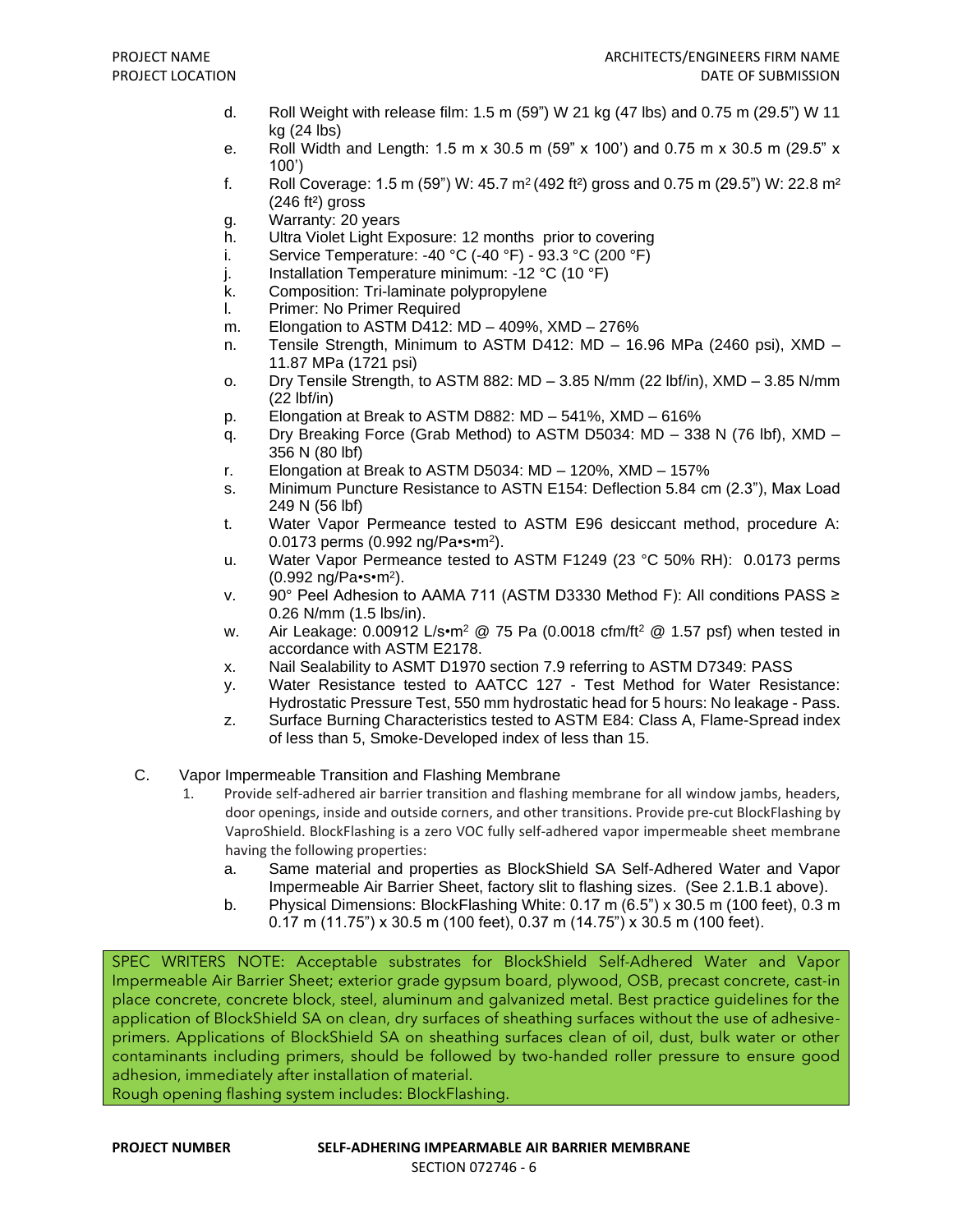- 2. BlockFlashing a self-adhered, water and vapor barrier flashing for rough openings: 6.5, 11.75 or 14.75 inches.
	- a. Include BlockFlashing by VaproShield, a flexible 2 mil (0.26 mm) polypropylene sheet with an adhesive backing at window and door locations and elsewhere as required or indicated.
- D. Through-Wall Flashing
	- 1. Through-Wall flashing includes Vapro-SS Flashing™ by VaproShield, a flexible 2 mil (0.05 mm) stainless steel sheet with an 8 mil (0.20 mm) butyl adhesive backing which includes a VaproTermination Bar™ when the top section of the Vapro-SS Flashing™ is exposed.
		- a. Vapro-SS Flashing™: 6, 12, or 18 inches (15.2, 30.5, 45.7 cm) x 50 feet (15.24 m) long.
		- b. Tensile Strength/Puncture: 100,000 psi when tested in accordance with ASTM D882 and 2,500 psi when tested in accordance with ASTM E154
		- c. VaproTermination Bar™: 8 feet (2.4 m) long x 1 inch (25 mm) wide x  $1/8<sup>th</sup>$  inch (3 mm) thickness, UV-resistance rigid thermoplastic extrusion, prepunched with elongated nail/screw penetrations on 1-inch centers as required for installation.
- E. Transition Flashing
	- 1. Transition flashing includes VaproSilicone Transition™ Sheet by VaproShield, a flexible 80 mil (2 mm) extruded silicone sheet.
		- a. VaproSilicone Transition™ Sheet: 4, 6 or 9 inches (10.2, 15, 23 cm) x 50 feet (15.24 m) long.
		- b. Dynamic Movement Capability: +200 / -50 % when tested in accordance to ASTM C1523.
		- c. Elongation: 400 % when tested in accordance to ASTM D412.
		- d. Tensile Strength: 295 psi (2.03 MPa) when tested in accordance with ASTM D412.
		- e. Tear Strength: 20 ppi (3.5 N/mm) when tested in accordance to ASTM D624.

### 2.2 PENETRATION SEALANT

- A. Provide sealant for penetrations as recommended by manufacturer and as specified under Division 07 Section: Sealants, and complying with ASTM C920. Appropriate sealant shall be VaproBond™.
- 2.3 WALL ROLLER
	- B. Provide extendible roller tool designed to provide optimal leverage for roller-based self-adhered membrane. Provide roller incorporating heavy duty design die-cast second handle for additional leverage, two handed operation to firmly secure the adhesive to the substrate. Provide unit that is compact and lightweight with a 7.5 inch (19 cm) wide design.

SPEC WRITERS NOTE: VaproShield's self-adhered membranes incorporates a pressure sensitive adhesive (PSA) that requires pressure rolling to activate the adhesion.

### **PART 3 - EXECUTION**

- 3.1 GENERAL
	- A. Verify that surfaces and conditions are ready to accept the work of this section. Notify [**Envelope Consultant**] [**Engineer**] [**Architect**] [**Construction Manager**] in writing of any discrepancies. Commencement of the work or any parts thereof shall mean acceptance of the prepared substrates.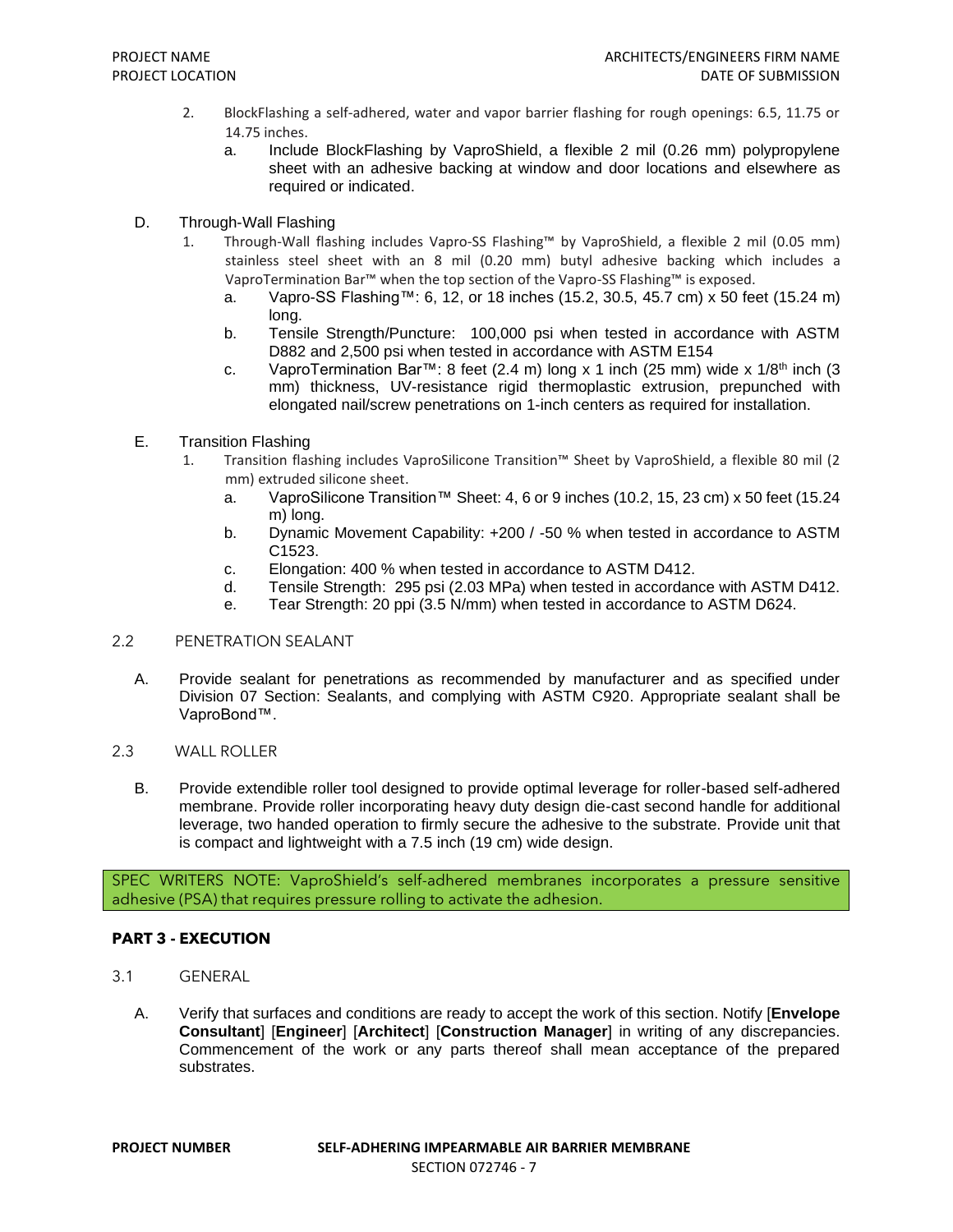- B. All surfaces must be dry, sound, clean, free of oil, grease, dirt, excess mortar or other contaminants detrimental to the adhesion of the water and vapor impermeable air barrier membrane and flashings. Fill voids and gaps in substrate greater than 7/8 inch (22 mm) in width to provide an even surface. Strike masonry joints full-flush. Tool sheathing joints filled with sealant materials so that no sealant is spread onto the exterior surface of the sheathing. Remove any sealant products from sheathing surface prior to installation of air barrier membrane.
- C. Minimum application temperature of fully self-adhered membrane and flashings to be above 10 °F (minus 12 °C). Substrate must be clean, dry and frost free.
- D. Ensure all preparatory work is complete prior to applying primary fully self-adhered vapor impermeable air barrier with attached drainage matrix sheet membrane.
- E. Set flush with sheathing, any mechanical fasteners used to secure sheathing surfaces or that penetrate sheathing surfaces. Provide fasteners secured into solid backing and covered with the upper overlapping membrane. If exposed fasteners are present on the surface of the membrane, cover and seal with VaproBond™.
- F. If exposed fasteners are required, use VaproCaps™ with the appropriate fastener into structural members to ensure water/air tight seal.
- 3.2 COORDINATION OF SELF-ADHERED VAPOR IMPERMEABLE PERMEABLE AIR BARRIER MEMBRANE INSTALLATION
	- A. Download Installation Instructions at http://vaproshield.com/public-documents/installationinstructions.
	- B. Installation Summary:
		- 1. Self-adhered water and vapor impermeable water/air barrier is installed horizontally or vertically over the outside wall face of exterior sheathing board or other approved substrates.
		- 2. Complete detail work at; wall openings, building transitions and penetrations prior to field applications allowing for shingle laps with release film temporarily left in place as needed.
		- 3. Install fully self-adhered water and vapor impermeable water/air barrier sheet over the outside face of exterior sheathing board or substrate, measure and pre-cut into manageable sized sheets to suit the application conditions.
		- 4. Install fully self-adhered water and vapor impermeable water/air barrier complete and continuous to substrate in a sequential minimal 3 inch (76 mm) overlapping weatherboard.
		- 5. Stagger all end lap seams.
		- 6. Roll installed membrane with a two-handed roller to ensure positive contact and adhesion with substrate immediately.

# 3.3 BUILDING TRANSITION CONDITIONS

- A. Tie-in to structural beams, columns, floor slabs and intermittent floors, parapet curbs, foundation walls, roofing systems and at the interface of dissimilar materials with self-adhering air barrier transition and flashing membrane.
- B. Align and position fully self-adhered water and vapor impermeable water/air barrier membrane, remove protective film and press firmly into place. Provide minimum 3 inch (76 mm) lap on to substrates.
- C. Ensure minimum 3 inch (76 mm) overlap at side and end laps of membrane and 6 inch (152.4 mm) at inside and outside corners, if joints occur at corner locations.
- D. Roll membrane and lap seams with roller to ensure positive contact and adhesion, immediately.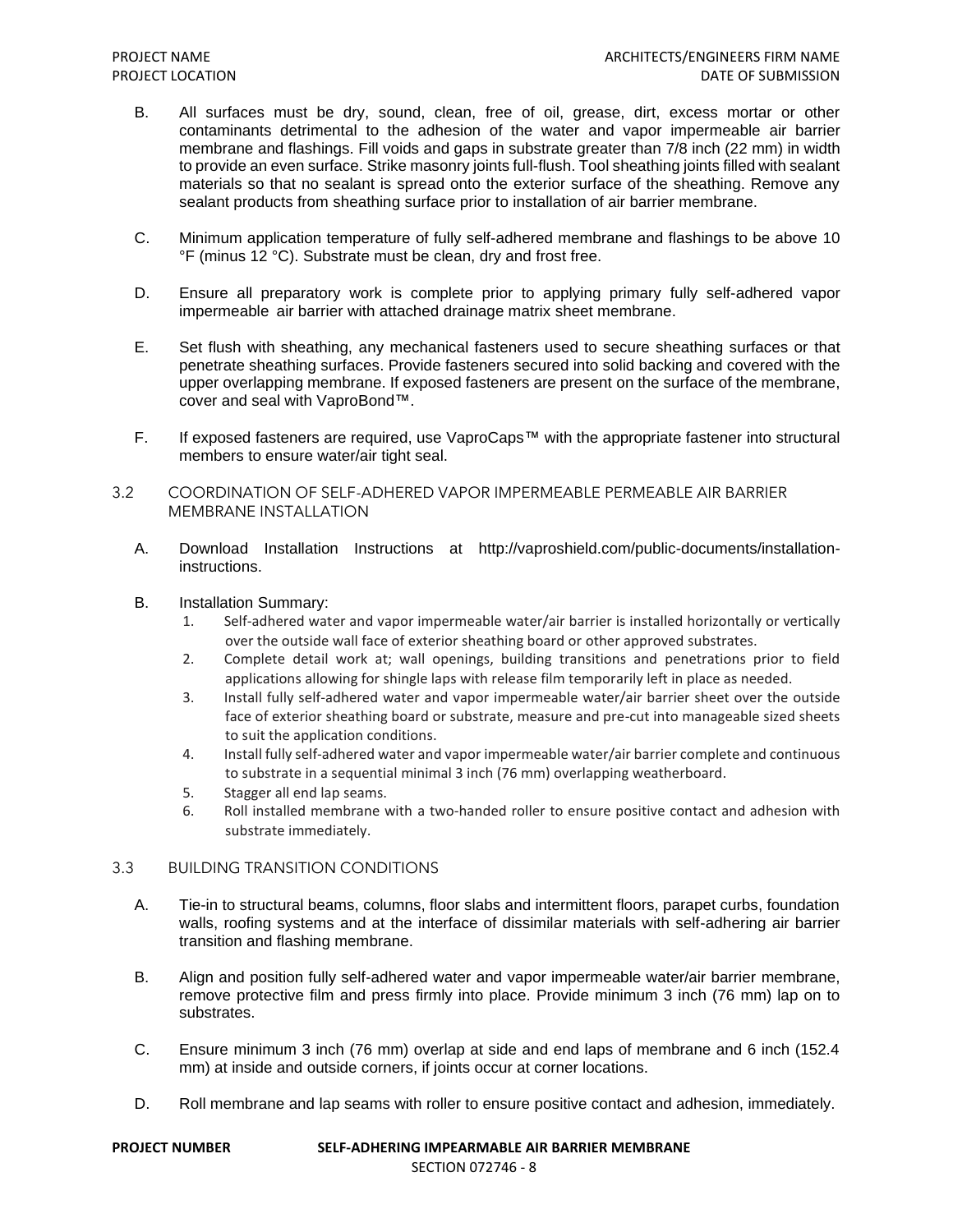### 3.4 MECHANICAL EQUIPMENT PENETRATIONS

- A. Mechanical pipe, electrical conduit and/or duct work must be secured solid into position prior to installation of fully self-adhered vapor impermeable water/air barrier membrane.
- B. Electrical services penetrating the wall assembly and fully self-adhered vapor impermeable water/air barrier with attached drainable matrix membrane must be placed in appropriate conduit and secured solid into position.
- C. Install manufactured flanged penetration sleeves as recommended by sleeve manufacturer.
- D. For straight sided penetrations, cut and fit fully self-adhered vapor impermeable water/air barrier to accommodate sleeve, install VaproBond™ to seal the water/air barrier membrane to ductwork or preformed flange sleeve.
- E. For pipe penetrations, refer to manufacturer's standard details.
- 3.5 WINDOW, DOOR AND OTHER WALL OPENINGS
	- A. BlockFlashing by VaproShield around window or wall rough openings subject to the opening size and installation of window, door or louver type.
		- 1. BlockFlashing transition and flashing membrane installed into rough wall openings for the sill, jambs and head.
		- 2. Remove release film, align flashing membrane and apply pressure to ensure positive contact. Roll lap seams to ensure adhesion. For the sill installation, leave the release film on the section that will overlap the field membrane. Provide lap seams in singled fashion, to shed water. Seal corner overlapping seam with a thin bead, tooled onto the seam surface.
	- B. Through-Wall Flashing membrane
		- 1. Apply through-wall self-adhered flashing membrane along the base of masonry veneer walls and over shelf angles as detailed by designer.
			- a. Press membrane firmly into place, overlap minimum 3 inches (76 mm) at all laps. Promptly roll all surfaces using a hand roller to ensure good adhesion.
			- b. Applications shall form a continuous flashing membrane and shall extend up a minimum of 8 inches (20 cm) up the back-up wall.
			- c. Seal the top edge of the membrane where it meets the substrate using VaproBond™. Trowel-apply a feathered edge to seal termination to shed water or install VaproTermination™ Bar and VaproBond™ sealant at the top edge.
			- d. Install through-wall flashing membrane ½ inch (13 mm) from outside edge of veneer. Provide "end dam" flashing as detailed by designer.
	- C. Optional Vapro-SS Flashing vapor impermeable flashing for rough openings
		- 1. Self-Adhered stainless-steel membrane for window and door flashing shall be Vapro-SS Flashing™ by VaproShield, an impermeable air and water barrier flashing material, replaces VaproLiqui-Flash. Not recommended for wood framing.
		- 2. Apply Vapro-SS Flashing™, 1-inch (25 mm) onto the face continuing into the rough opening, covering the BlockFlashing and any exposed rough opening surface.

# 3.6 HORIZONTAL AND VERTICAL APPLICATIONS

A. For horizontal and vertical applications, align sheets and begin installation of water and vapor impermeable weather barrier at bottom or lowest point of wall.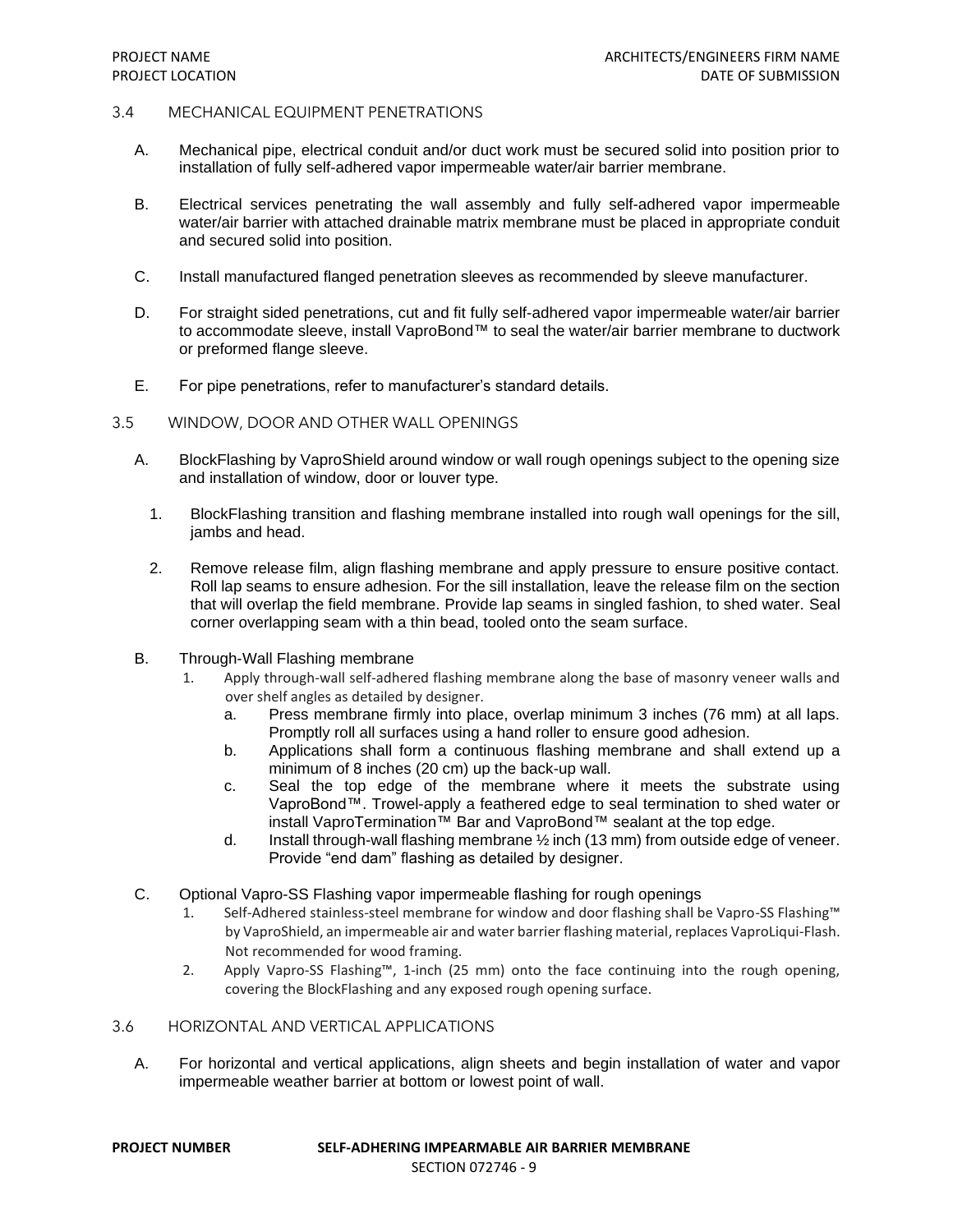- B. To avoid wrinkles and misalignment of subsequent applications, it is recommended to pre-mark or "Snap" a level line to work from.
- C. Measure and pre-cut into manageable sized sheets to suit the application conditions.
- D. Allow for excess material at bottom of wall to accommodate tie-ins and connections to adjacent surfaces.
- E. Align and position fully self-adhered membrane, remove release film and press firmly into place. Provide minimum 3 inch (76 mm) overlap at all side and end laps of membrane. Roll membrane and lapped seams with a two-handed roller to ensure contact and adhesion.
- F. Continue to remove release film and apply pressure to ensure positive contact onto wall substrate.
- G. Install subsequent sheets of fully self-adhered vapor impermeable water/air barrier sheets in overlapping weatherboard format. Ensure sheets lay smooth and flat to surfaces. Roll membrane and lapped seams with a two-handed roller to ensure contact and adhesion.
- H. Refer to http://vaproshield.com/installation/instructions for the most current and complete installation instructions.
- 3.7 FASTENING CLIPS AND MASONRY TIES
	- A. Install clips and masonry ties over primary self-adhered vapor impermeable water/air barrier membrane.
	- B. Secure clips and masonry ties with corrosion-resistant, or stainless-steel screws with gasketed fasteners.
	- C. Consult VaproShield Technical Services for recommendations on fastener treatments for rainscreen screen cladding attachment components by others.
- 3.9 FIELD QUALITY CONTROL
	- A. Make notification when sections of work are complete to allow review prior to covering fully selfadhered water-resistive vapor impermeable water/air barrier system.
	- B. Owner to engage independent consultant to observe substrate and membrane installation prior to placement of cladding system(s) and provide written documentation of observations.

### 3.10 PROTECTION

- A. Protect wall areas covered with self-adhered water impermeable water/air barrier from damage due to construction activities, high wind conditions, and up to 12 months extended exposure to inclement weather.
- B. Review condition of fully self-adhered water-resistive vapor impermeable air barrier prior to installation of cladding. Repair, or remove and replace damaged sections with new membrane.
- C. Recommend to cap and protect exposed back-up walls against wet weather conditions during and after application of membrane, including wall openings and construction activity above completed fully self-adhered water impermeable air barrier installations.
- D. Remove and replace water impermeable air barrier membrane affected by chemical spills or surfactants.